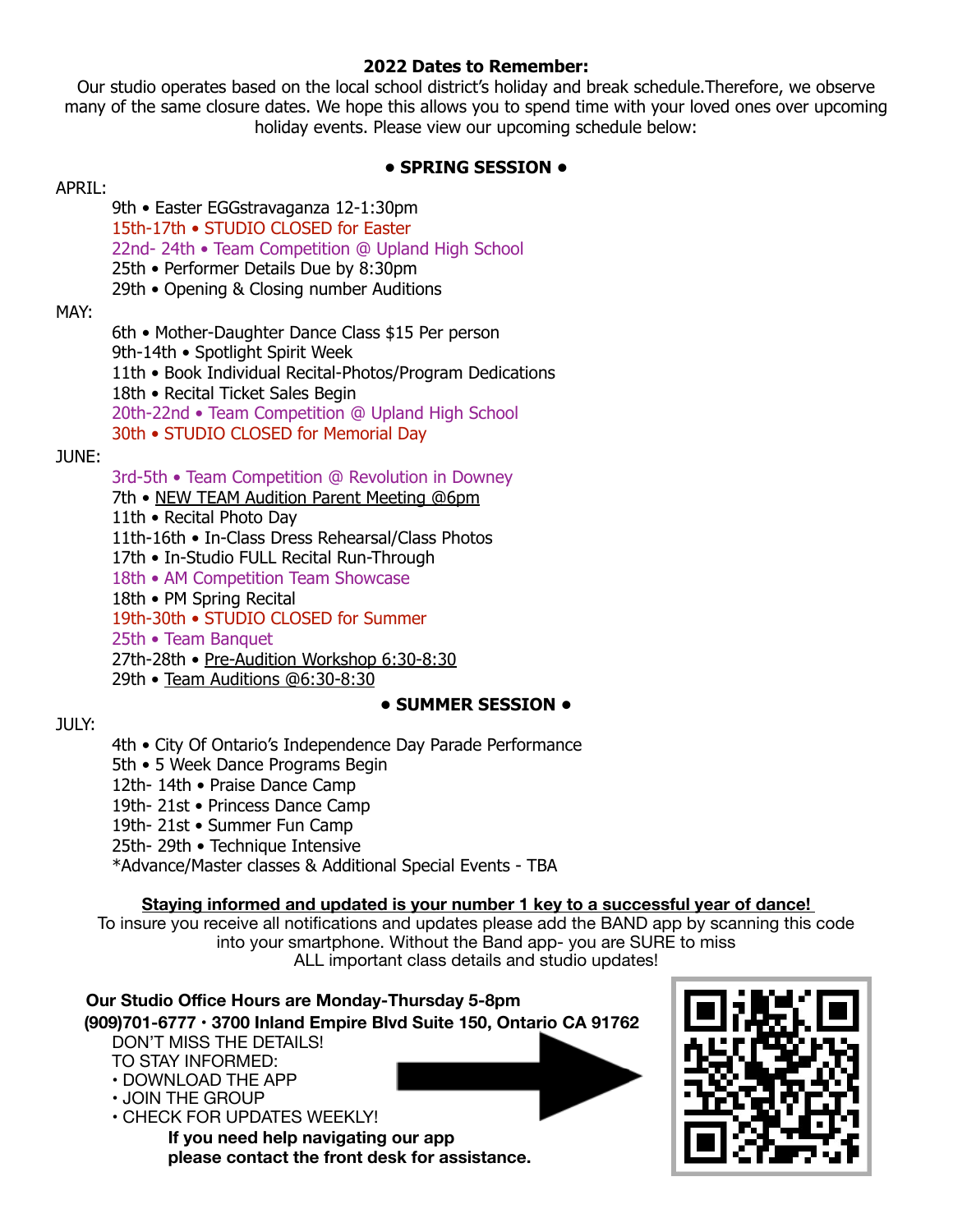# **Spotlight Unlimited's Spring Season runs April 9th- June 18th.**

**At Spotlight we host 2 shows each year, one in December and another in June. Throughout the months of January through March our dancers focus solely on polishing their skills and during April through June our dancers prepare choreography for their Spring/Summer Recital. We are very excited to begin preparing for our Recital and look forward to having you join us during this special time!** 

**RECITAL INFO:** Our 2022 Recital "Be Our Guest" will be hosted at Alta Loma High School's Theatre.

Tickets will be available for purchase starting May 18th & are sold on a first come- first serve basis ONLY through our website. Recital Costumes will vary per class- students will be responsible for purchasing appropriate Dance Shoes & Tights for each routine.

*In order to participate in our Recital we ask that you would PLEASE submit your dancer's info-slip to the front desk.* 

# **CLASS DRESS CODE:**

Please make note that each class has a specific dress code as follows:

# **SANDALS, DRESSES, SKIRTS & Jewelry is NOT Allowed while dancing!**

- Ballet: hair must be in a bun, leotard, tights, PINK canvas or leather ballet shoes (NO tutus or skirts.)
- Jazz & Contemporary: hair completely pulled back into a ponytail, form-fitted tops, full length leggings, shorts are allowed, TAN jazz shoes or half-soles are acceptable (NO loose t-shirts or denim) \*\*Please view the recital packet for your class' required performance-shoe.
- Hip Hop: comfortable clothing is suggested, clean tennis shoes that are not worn outside (please NO skirts or dresses)
- Tap: Comfortable clothes is suggested, BLACK tap shoes
- Dance101: comfortable clothing is suggested, leotard, tights, and ballet shoes are appropriate, but not required
- Adaptive Dance: leotard, tights, and ballet shoes are suggested, but not required, skirts are optional (please no tutus)
- Tumbling/Acro: hair pulled back, leotard, leggings or form-fitted shorts are allowed

If your child does not have the proper attire for the first lesson it is OK.

Please have them attend class in comfortable clothing. After your first 2 classes, dress code is required to participate. Students who arrive without proper attire will be asked to sit and take class notes. If your child is in need of new dance wear, we suggest bringing this letter to *Diamond Dancewear in CHINO*

**TUITION**: Once enrolled, your student's Tuition is non-refundable. All dancers are required to have a card on file for Autopay. Tuition is posted on the 1st of each month and payments are due on or before the tenth day of the month. On the 11th of each month, any remaining balance will be charged to the card you placed on file. Tuition is not prorated for holidays or missed classes. Tuition will continue to be charged until proper notification of any dropped class is given.

**COMMUNICATION**: ALL studio information is communicated through the BAND APP! Staying up to date and reading through the information sent out is imperative for a successful season of dance.

**CLASSROOM ETIQUETTE**: If your dancer is experiencing a difficult time in class we will offer them the option to take a break. After their first break they will need to either stay in the class or come back the following week, as we do not want to disrupt the lesson for other students. **In order to prevent injury, ANY student who arrived 15 minutes late will not be allowed to participate in class activities.** 

Our classes are continuously growing which may cause the lobby to be very full at times. In order to keep our lobby a peaceful environment & to allow safe passage through the studio, we ask that you would please limit the guests you bring to dance class. We also ask for dancers to utilize the exterior entrances while attending class in studio 3 or 4.

We are so excited to have you with us for this season and look forward to watching your dancer grow in their class. If you have any questions at all, please do not hesitate to let us know!

# **www.SpotlightUnlimitedStudio.com • SpotlightUnlimitedStudio@gmail.com 3700 Inland Empire Blvd Suite 150, Ontario Ca 91764 • (909)701-6777**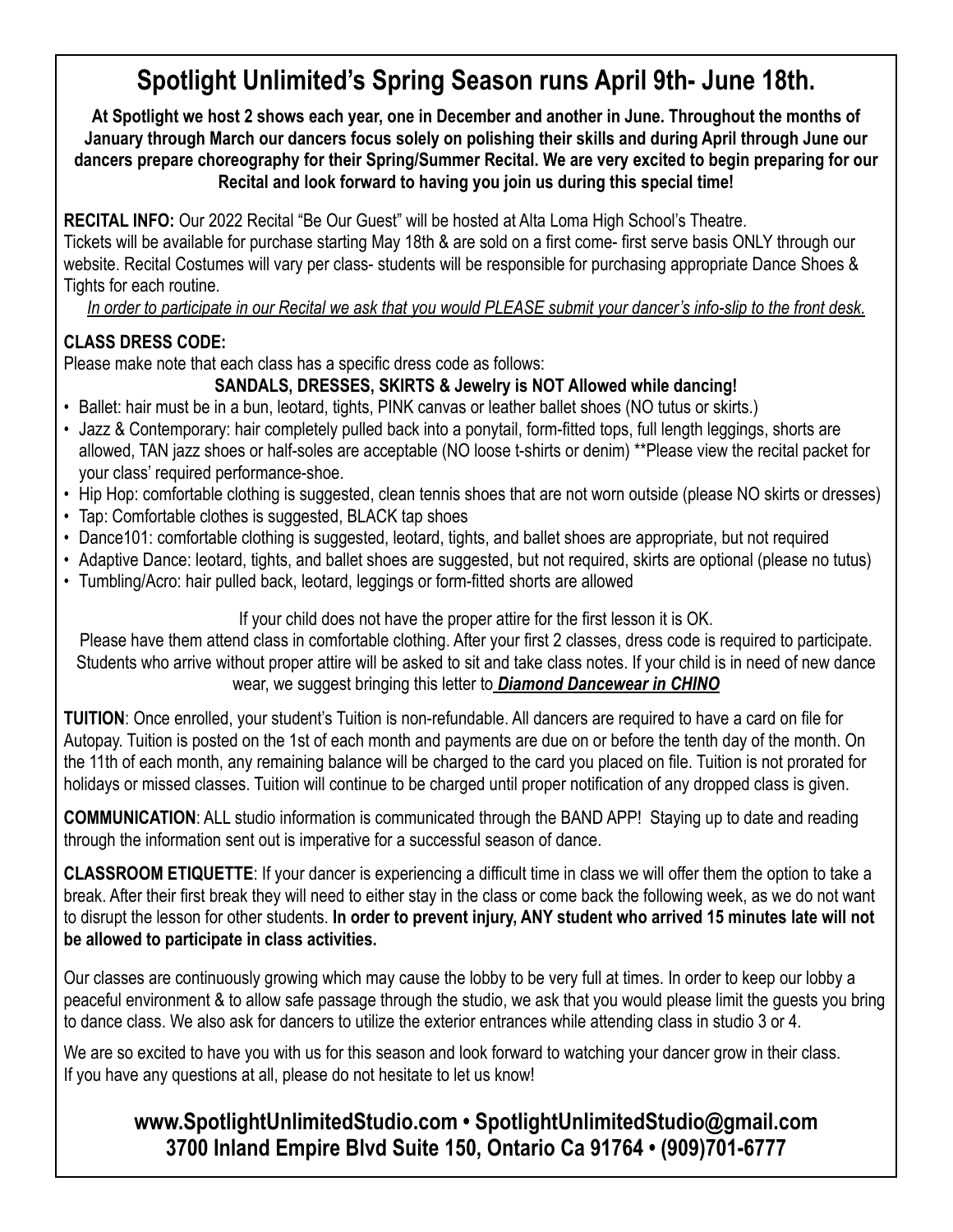# **2022 Recital Information:**

Thank you for participating in our 2022 Spring/Summer Show "Be Our Guest" We're very excited for our upcoming show and hope this letter provides you with the necessary information needed for a successful show-experience! If we were unable to answer your questions within this packet, please let us know and we will assist you as much as possible. Thank you!

### Recital Pictures: Location- Spotlight Unlimited Studio

*Saturday- June 11th:* Individual Photos 11am-5pm (by Appointment Only- Appointments will begin booking at the front desk on **May 11th**

*Saturday- June 11th- Thursday 16th:* In-Class Group Photos \*Class Photos will be taken during each dancer's individual class hour

• Dancers MUST attend class in their costume with their hair & makeup done on the week of *June 11th-16th*

Dress Rehearsal: Location: In-Studio 3 & Studio 4 @ Spotlight Unlimited *Friday -June 17th @ 5pm:* ALL dancers will need to arrive entering through the atrium.

#### **Showtime:**

*June 18th:* @ 4:30pm- Dancers must arrive to check in at 4pm (30 minutes prior to show time) *Location- Alta loma High School - 8880 Baseline Rd. Alta loma Ca 91701*

#### **WHAT TO EXPECT:**

This year's Show will mark our official return to an indoor theatre! We will have beautiful lights, stunning costumes, classic Disney music and a finale you won't forget! As always, we strive to create the most memorable experience for our students and their families and friends.

During the months of April through June your dancer's classes will be focusing on show- choreography. All dancers are invited and encouraged to participate in our Recital. Our class instructors will assume all students are participating in the show. If you are not available for the recital (in order to avoid costume/show-fees) it is your responsibility to let us know ASAP.

This year our theme is "Be Our Guest". Your dancer's class instructor has chosen a song for their routine from a selection of popular Disney Hits. Over the next few months our dancers will learn to showcase their movement and begin preparing to perform in our annual recital for their family & friends.

>>> Each dancer will need to return their "Performer Detail" slip NO LATER than *Monday April 25th @ 8:30pm* Costumes will be ordered for all dancers who have returned their slip and paid their recital deposit. Once all costumes have been delivered, we will hand out costumes to dancers in their designated classes.

On the week of *June 11th through the 16th* all dancers will come into the studio in full "show-attire" during their class hours. This week will be utilized as their dress-rehearsal. It is an important week for dancers to learn how it feels to dance in their show costume.

On *Friday June 17th* All dancers should check in at Spotlight for a FULL show run-through, which will begin promptly at 5pm- costumes are not required for this run-though.

#### **COSTS:**

\$150 Recital Fee: Includes 1 class costume, 1 performer shirt, 1 recital medal, 1 keepsake photo & Video Link Additional class costumes will be \$50 Each \$50 Deposit (per class) is due by *April 25th* 

*\*ATTENTION: Dancers who are paying "inclusive tuition" do not need to pay any recital fees or deposits\**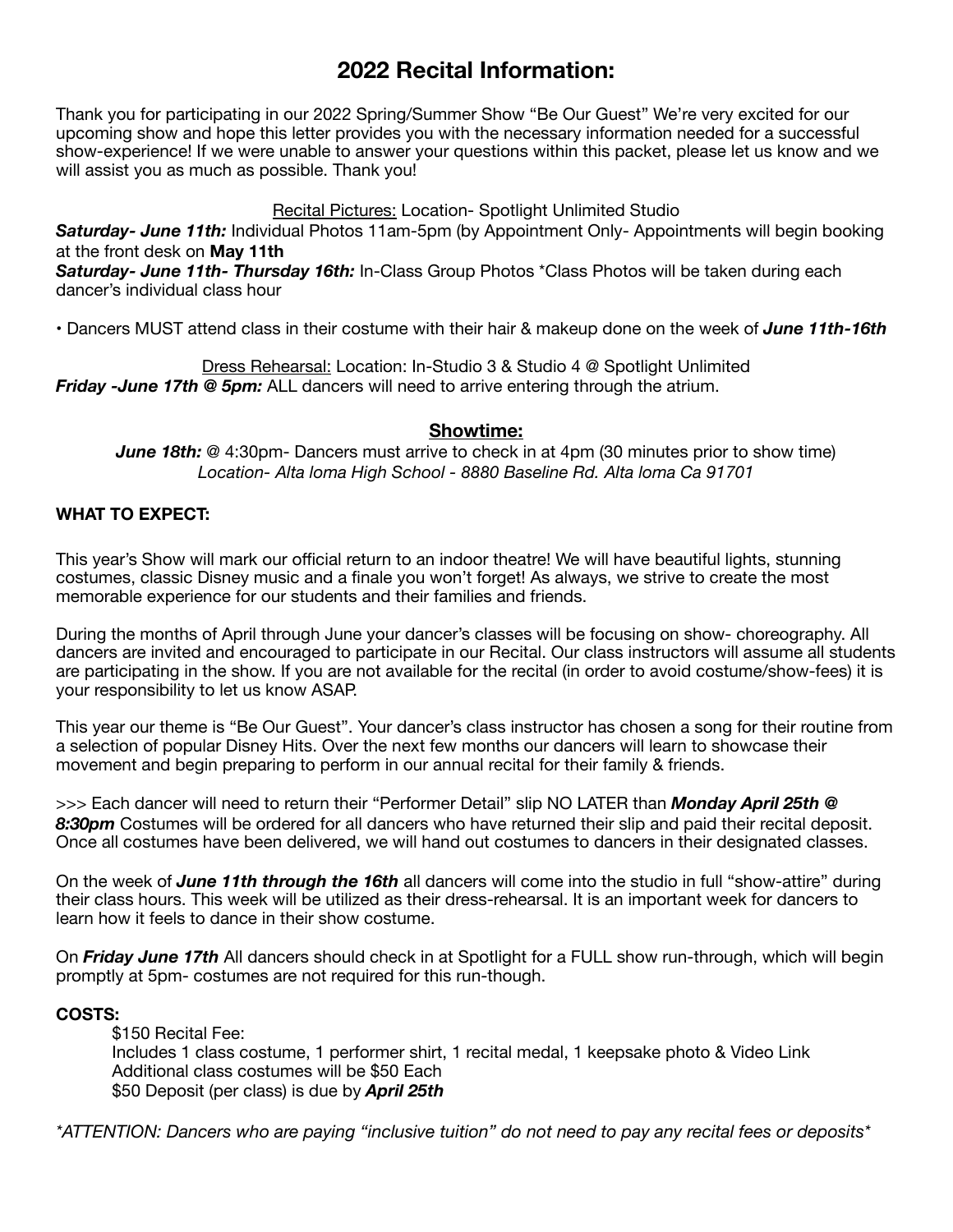### **IMPORTANT DATES TO REMEMBER:**

| April 25th                  | <b>Performer Details Due</b>                                                                                                               |
|-----------------------------|--------------------------------------------------------------------------------------------------------------------------------------------|
| April 25th                  | Deposit 1/3 • Minimum \$50 Recital Deposit Due (per class)                                                                                 |
| April 29th                  | Auditions for Opening & Closing Routines                                                                                                   |
| May 11th                    | Appointments for Individual photos                                                                                                         |
| May 16th                    | Deposit 2/3 • Minimum \$50 Recital Fee Due                                                                                                 |
| May 18th                    | <b>Online Ticket Sales Begin</b>                                                                                                           |
| June 6th                    | Deposit 3/3 • Remaining Fees Due- Fees MUST be paid in full                                                                                |
| June 11th<br>June 11th-16th | *Costumes will only be distributed to dancers with a zero account-balance<br>Individual Photo day<br>Class Photos/In-Class Dress-Rehearsal |
| June 17th                   | Full Run through @5pm                                                                                                                      |
| June 18th                   | RECITAL DAY @ Alta Ioma High School                                                                                                        |

# **PRE-PERFORMANCE INFORMATION:**

- Recital Fees MUST be paid by the Date specified above.
- Anyone with an outstanding balance will not have their costume ordered
- You may order your costume or join the show after the June 25th, but will be charged for expedited shipping
- Costumes are expected to be handed out during the first week of June- to all students who have paid off their recital fees. Dancers will NOT receive their costumes until their **tuition** AND recital fees are paid in full
- All Female dancers MUST wear DANCE TIGHTS under Costume Dresses < Nylons are NOT the same as dance tights \*Tights can be purchased in our Studio Store.

### **Shoes must be purchased on your own & are as followed:**

- Ballet/Dance101- Pink Ballet Shoes
- Jazz- Tan Jazz Shoes
- Contemporary/Lyrical/Acro/Tumbling- Tan Half-soles
- Hip Hop- Solid Black Combat-Style Boots
- Tap- Black Tap Shoes
- Adaptive Dance- TBD

\*We highly-recommend visiting Diamond Dancewear in Chino for your shoe fittings!

#### **PICTURE DAY:**

- Student pictures are available for purchase and are often used in our marketing material
- Photo Packages will be available for ordering. Packages range from \$20-\$75 per dancer
- Recital DVD's will NOT be available for purchase this year. For this recital, we will allow families to record their dancers, but ask that you refrain from using ALL Flash Photography during our show!

#### **TICKET INFORMATION:** Ticket sales be held online ONLY through our website

- Tickets are \$25-\$40 each
- Seating will be determined/selected upon ordering
- Anyone who is occupying a seat MUST have a ticket
- Additional Ticket information will be provided in our Recital Update Letter

# **RECITAL INFORMATION:**

#### **The following guideline is to help enhance your recital experience and that of those around you.**

- Please arrive in time to be seated when the show begins!
- To avoid distractions, the doors MUST remain closed while performers are dancing
- Please remain seated while performers are on stage.
- Silence cell phones & turn off any hand-held games.
- No flash photography please -It is very easy for your dancer to become distracted while onstage, because of that we ask that you refrain from shouting or whistling while in the audience.